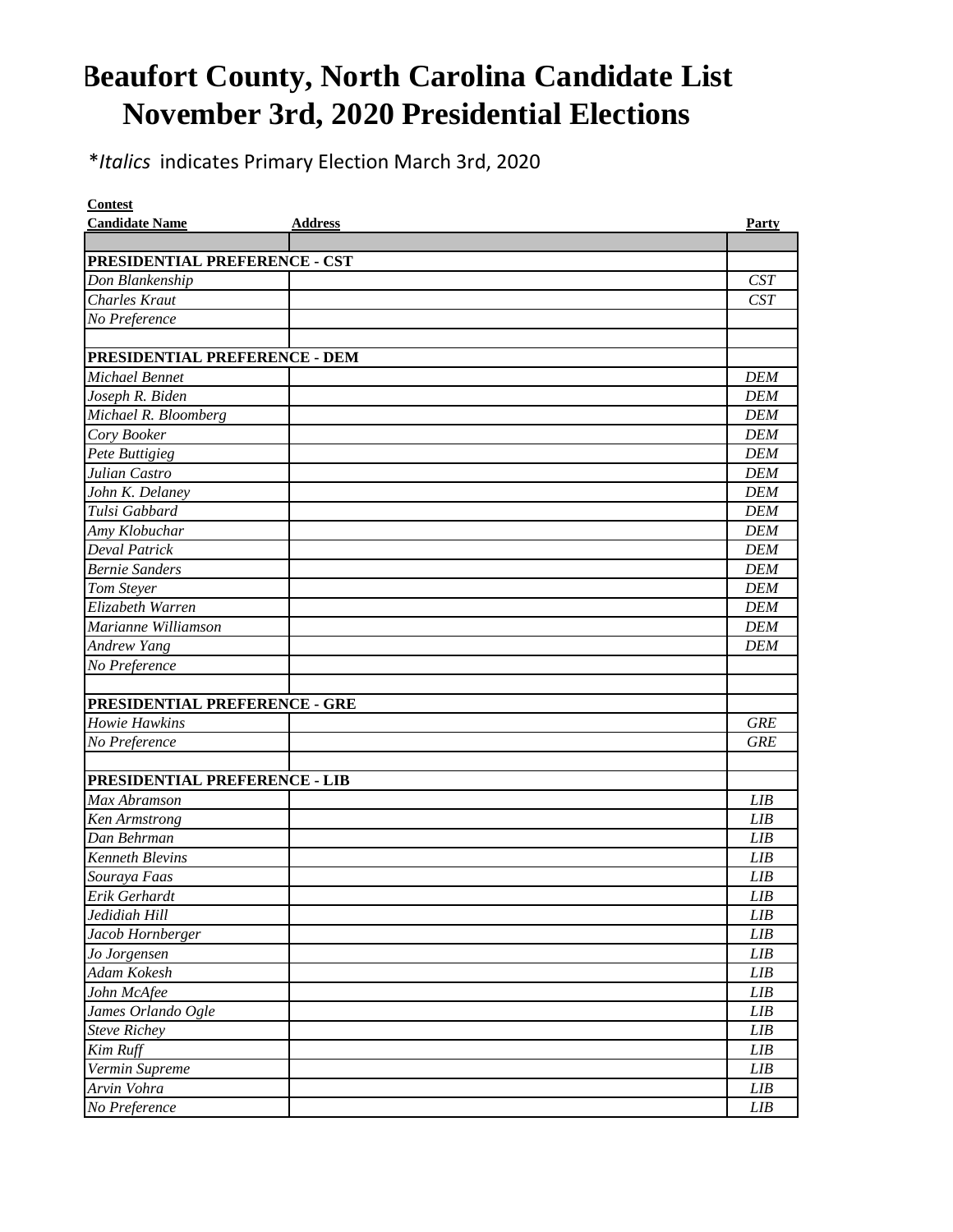| <b>PRESIDENTIAL PREFERENCE - REP</b> |                                                   |            |
|--------------------------------------|---------------------------------------------------|------------|
| Donald J. Trump                      |                                                   | <b>REP</b> |
| Joe Walsh                            |                                                   | <b>REP</b> |
| <b>Bill Weld</b>                     |                                                   | <b>REP</b> |
| No Preference                        |                                                   | <b>REP</b> |
|                                      |                                                   |            |
| <b>US SENATE - CST</b>               |                                                   |            |
| Kevin E. Hayes                       | 416 S WEST CENTER ST FAISON, NC 28341             | <b>CST</b> |
|                                      |                                                   |            |
| <b>US SENATE - DEM</b>               |                                                   |            |
| Trevor M. Fuller                     | 13423 WHITECASTLE CT CHARLOTTE, NC 28277          | <b>DEM</b> |
| <b>Steve Swenson</b>                 | 58 WALNUT GROVE DR BUNNLEVEL, NC 28323            | <b>DEM</b> |
| Cal Cunningham                       | 225 HAWTHORNE RD RALEIGH, NC 27605                | <b>DEM</b> |
| Atul Goel                            | 4409 KNIGHTSBRIDGE WAY RALEIGH, NC 27604          | <b>DEM</b> |
| Erica D. Smith                       | 359 SPRING GARDEN LN HENRICO, NC 27842            | <b>DEM</b> |
|                                      |                                                   |            |
| <b>US SENATE - LIB</b>               |                                                   |            |
| Shannon W. Bray                      | 215 MYSTIC PINE PL APEX, NC 27539                 | LIB        |
| <b>US SENATE - REP</b>               |                                                   |            |
| <b>Thom Tillis</b>                   | 16116 NORTH POINT RD HUNTERSVILLE, NC 28078       | <b>REP</b> |
| Paul Wright                          | 110 CAROLINA AVE MT OLIVE, NC 28365               | <b>REP</b> |
| Sharon Y. Hudson                     | 15715 CARLEY COMMONS LN DAVIDSON, NC 28036        | <b>REP</b> |
| Larry Holmquist                      | 4902 TOWNE RIDGE DR GREENSBORO, NC 27455          | <b>REP</b> |
|                                      |                                                   |            |
|                                      | US HOUSE OF REPRESENTATIVES DISTRICT 03 - DEM     |            |
| Daryl Farrow                         | 110 LOWER ST TRENTON, NC 28585                    | <b>DEM</b> |
|                                      |                                                   |            |
|                                      | US HOUSE OF REPRESENTATIVES DISTRICT 03 - REP     |            |
| <b>Greg Murphy</b>                   | 502 QUEEN ANNES RD GREENVILLE, NC 27858           | <b>REP</b> |
|                                      |                                                   |            |
| <b>NC GOVERNOR - CST</b>             |                                                   |            |
| Al Pisano                            | 6901 HILLSWICK DR CHARLOTTE, NC 28215             | <b>CST</b> |
|                                      |                                                   |            |
| <b>NC GOVERNOR - DEM</b>             |                                                   |            |
| Roy Cooper                           | 1209 PARK DR RALEIGH, NC 27605                    | <b>DEM</b> |
| <b>Ernest T. Reeves</b>              | 3013 NOAH CT GREENVILLE, NC 27834                 | <b>DEM</b> |
|                                      |                                                   |            |
| <b>NC GOVERNOR - LIB</b>             |                                                   |            |
| Steven J. DiFiore                    | 6817 FISHER'S FARM LN UNIT C1 CHARLOTTE, NC 28277 | <b>LIB</b> |
|                                      |                                                   |            |
| <b>NC GOVERNOR - REP</b>             | 8316 BALD EAGLE LN WILMINGTON, NC 28411           | <b>REP</b> |
| <b>Holly Grange</b>                  | 1765 IRON MILL DR WENDELL, NC 27591               | <b>REP</b> |
| Dan Forest                           |                                                   |            |
| <b>NC LIEUTENANT GOVERNOR - DEM</b>  |                                                   |            |
| <b>Bill Toole</b>                    | 718 W TRADE ST 506 CHARLOTTE, NC 28202            | <b>DEM</b> |
| Terry Van Duyn                       | 27 BUSBEE RD ASHEVILLE, NC 28803                  | <b>DEM</b> |
| Yvonne Lewis Holley                  | 1505 TIERNEY CIR RALEIGH, NC 27610                | <b>DEM</b> |
| Chaz Beasley                         | 11619 HOPHORNBEAM LN CHARLOTTE, NC 28278          | <b>DEM</b> |
| <b>Allen Thomas</b>                  | 310 S STEWART ST RAEFORD, NC 28376                | <b>DEM</b> |
| <b>Ron Newton</b>                    | 5003 VISTAWOOD WAY DURHAM, NC 27713               | <b>DEM</b> |
|                                      |                                                   |            |
| <b>NC LIEUTENANT GOVERNOR - REP</b>  |                                                   |            |
| <b>Mark Robinson</b>                 | 4015 SASSAFRAS CT GREENSBORO, NC 27410            | <b>REP</b> |
| Deborah Cochran                      | 527 ALLRED MILL RD MOUNT AIRY, NC 27030           | <b>REP</b> |
| Andy Wells                           | 945 18TH AV CIR NW HICKORY, NC 28601              | REP        |
| <b>Greg Gebhardt</b>                 | 5508 ERINVALE CT HOLLY SPRINGS, NC 27540          | <b>REP</b> |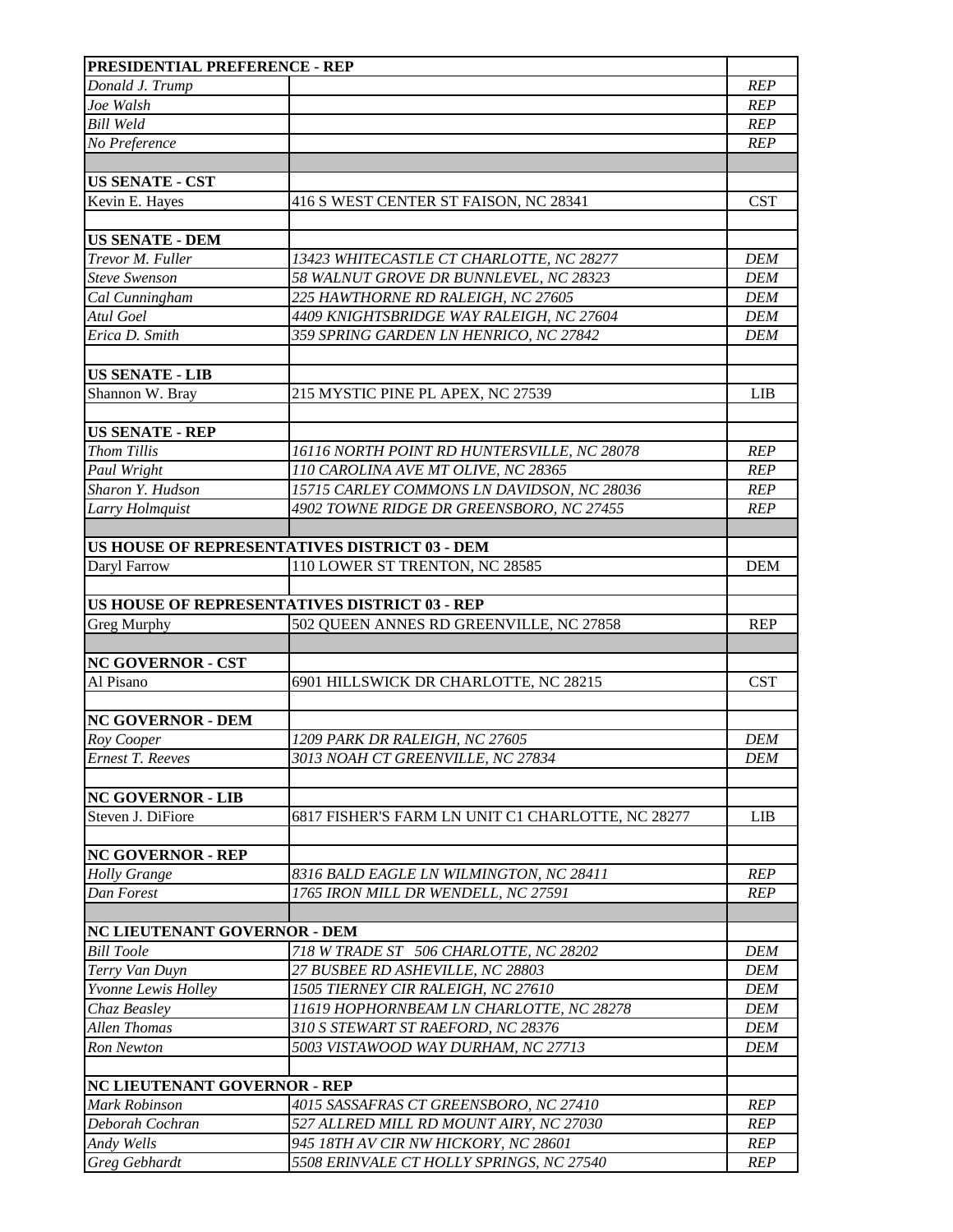| Renee Ellmers                         | 122 KINGSWAY DR DUNN, NC 28334                 | <b>REP</b>               |
|---------------------------------------|------------------------------------------------|--------------------------|
| <b>Scott Stone</b>                    | 9008 WOODBINE WALK RD 7207 CHARLOTTE, NC 28277 | <b>REP</b>               |
| <b>Buddy Bengel</b>                   | 313 POLLOCK ST A NEW BERN, NC 28560            | <b>REP</b>               |
| John L. Ritter                        | 1168 DOVER CHURCH RD SEAGROVE, NC 27341        | <b>REP</b>               |
| Mark Johnson                          | 1830 WILSHIRE AVE RALEIGH, NC 27608            | <b>REP</b>               |
| NC ATTORNEY GENERAL - DEM             |                                                |                          |
| Josh Stein                            | 305 W PARK DR RALEIGH, NC 27605                | <b>DEM</b>               |
|                                       |                                                |                          |
| NC ATTORNEY GENERAL - REP             |                                                |                          |
| Jim O'Neill                           | 375 N PINE VALLEY RD WINSTON SALEM, NC 27104   | <b>REP</b>               |
| Sam Hayes                             | PO BOX 99490 RALEIGH, NC 27624                 | <b>REP</b>               |
| Christine Mumma                       | 3124 SURREY RD DURHAM, NC 27707                | <b>REP</b>               |
|                                       |                                                |                          |
| <b>NC AUDITOR - DEM</b>               |                                                |                          |
| Beth A. Wood                          | 2109 LANDING WAY RALEIGH, NC 27615             | <b>DEM</b>               |
| Luis A. Toledo                        | 4215 SUNSHADOW LN RALEIGH, NC 27613            | <b>DEM</b>               |
|                                       |                                                |                          |
| <b>NC AUDITOR - REP</b>               |                                                |                          |
| Anthony Wayne (Tony) Street           | 1714 STANBURY RD SW SUPPLY, NC 28462           | <b>REP</b><br><b>REP</b> |
| Tim Hoegemeyer                        | 5437 BRUSHY MEADOWS DR FUQUAY VARINA, NC 27526 |                          |
| NC COMMISSIONER OF AGRICULTURE - DEM  |                                                |                          |
| Donovan Alexander Watson              | 5749 BARBEE RD DURHAM, NC 27713                | <b>DEM</b>               |
| Jenna Wadsworth                       | 300 HORNE ST. APT. 3 RALEIGH, NC 27607         | <b>DEM</b>               |
| Walter Smith                          | 1117 FAIRWAY DR YADKINVILLE, NC 27055          | <b>DEM</b>               |
|                                       |                                                |                          |
| NC COMMISSIONER OF AGRICULTURE - REP  |                                                |                          |
| <b>Steve Troxler</b>                  | 7017 CLAYTON RD BROWNS SUMMIT, NC 27214        | <b>REP</b>               |
| NC COMMISSIONER OF INSURANCE - DEM    |                                                |                          |
| Wayne Goodwin                         | 8306 WYCOMBE LN RALEIGH, NC 27615              | <b>DEM</b>               |
|                                       |                                                |                          |
| NC COMMISSIONER OF INSURANCE - REP    |                                                |                          |
| Mike Causey                           | 2876 CAUSEY LAKE RD GREENSBORO, NC 27406       | <b>REP</b>               |
| <b>Ronald Pierce</b>                  | 4917 CEDARFOREST DR CHARLOTTE, NC 28226        | <b>REP</b>               |
|                                       |                                                |                          |
| <b>NC COMMISSIONER OF LABOR - DEM</b> |                                                |                          |
| Jessica Holmes                        | 1023 BERGMAN DR MORRISVILLE, NC 27560          | <b>DEM</b>               |
| NC COMMISSIONER OF LABOR - REP        |                                                |                          |
| Pearl Burris Floyd                    | 518 E MAIN ST DALLAS, NC 28034                 | REP                      |
| Josh Dobson                           | 649 S CREEK RD NEBO, NC 28761                  | <b>REP</b>               |
| Chuck Stanley                         | 2537 WALTER TODD RD CLARENDON, NC 28432        | <b>REP</b>               |
|                                       |                                                |                          |
| NC SECRETARY OF STATE - DEM           |                                                |                          |
| Elaine Marshall                       | 3800 CAMP MANGUM WYND RALEIGH, NC 27612        | <b>DEM</b>               |
|                                       |                                                |                          |
| <b>NC SECRETARY OF STATE - REP</b>    |                                                |                          |
| Chad Brown                            | 2008 LEE ELLEN CT STANLEY, NC 28164            | <b>REP</b>               |
| E.C. Sykes                            | 8604 HARPS MILL RD RALEIGH, NC 27615           | <b>REP</b>               |
| Michael LaPaglia                      | 1213 MOCKINGBIRD LN DURHAM, NC 27703           | <b>REP</b>               |
|                                       | NC SUPERINTENDENT OF PUBLIC INSTRUCTION - DEM  |                          |
| James Barrett                         | 100 MORGAN BLUFF LN CHAPEL HILL, NC 27517      | <b>DEM</b>               |
| Constance (Lav) Johnson               | 7824 BELCHESTER CIR CHARLOTTE, NC 28215        | <b>DEM</b>               |
| Jen Mangrum                           | 4345 AVENT FERRY RD 2 RALEIGH, NC 27606        | DEM                      |
| Michael Maher                         | 916 HOSTA VALLEY CT WAKE FOREST, NC 27587      | <b>DEM</b>               |
| Keith A. Sutton                       | 4536 DREWBRIDGE WAY RALEIGH, NC 27604          | <b>DEM</b>               |
|                                       |                                                |                          |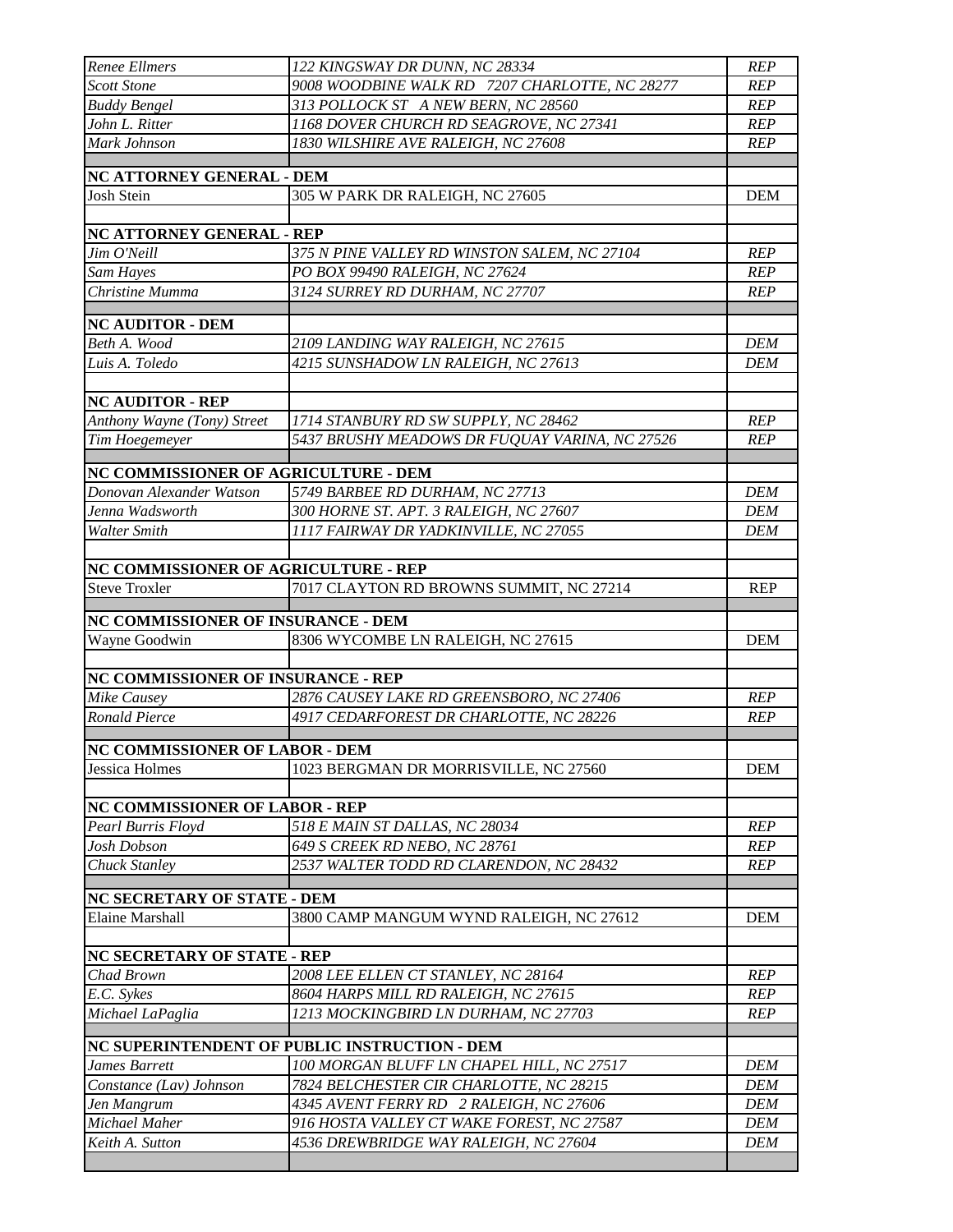|                                         | NC SUPERINTENDENT OF PUBLIC INSTRUCTION - REP                                           |            |
|-----------------------------------------|-----------------------------------------------------------------------------------------|------------|
| Craig Horn                              | 5909 BLUEBIRD HILL LN MATTHEWS, NC 28104                                                | <b>REP</b> |
| Catherine Truitt                        | 502 HOLLOWRIDGE CT CARY, NC 27519                                                       | <b>REP</b> |
|                                         |                                                                                         |            |
| <b>NC TREASURER - DEM</b>               |                                                                                         |            |
| Matt Leatherman                         | 1606 SUNRISE AVE RALEIGH, NC 27608                                                      | <b>DEM</b> |
| Ronnie Chatterji                        | 113 SAGERVIEW WAY DURHAM, NC 27713                                                      | <b>DEM</b> |
| Dimple Ajmera                           | 6528 MATLEA CT CHARLOTTE, NC 28215                                                      | <b>DEM</b> |
|                                         |                                                                                         |            |
| <b>NC TREASURER - REP</b>               |                                                                                         |            |
| Dale R. Folwell                         | 299 S WESTVIEW DR WINSTON SALEM, NC 27104                                               | <b>REP</b> |
|                                         |                                                                                         |            |
| Cheri Beasley                           | NC SUPREME COURT CHIEF JUSTICE SEAT 01 - DEM<br>305 MEETING HOUSE CIR RALEIGH, NC 27615 | <b>DEM</b> |
|                                         |                                                                                         |            |
|                                         | NC SUPREME COURT CHIEF JUSTICE SEAT 01 - REP                                            |            |
| Paul Newby                              | 6108 CHOWNING CT RALEIGH, NC 27612                                                      | <b>REP</b> |
|                                         |                                                                                         |            |
|                                         | NC SUPREME COURT ASSOCIATE JUSTICE SEAT 02 - DEM                                        |            |
| Lucy Inman                              | 2627 DOVER RD RALEIGH, NC 27608                                                         | <b>DEM</b> |
|                                         |                                                                                         |            |
|                                         | NC SUPREME COURT ASSOCIATE JUSTICE SEAT 02 - REP                                        |            |
| Phil Berger, Jr.                        | 2107 SUMMIT DR HILLSBOROUGH, NC 27278                                                   | <b>REP</b> |
|                                         |                                                                                         |            |
|                                         | NC SUPREME COURT ASSOCIATE JUSTICE SEAT 04 - DEM                                        |            |
| Mark Davis                              | 7616 RAINWATER RD RALEIGH, NC 27615                                                     | <b>DEM</b> |
|                                         |                                                                                         |            |
|                                         | NC SUPREME COURT ASSOCIATE JUSTICE SEAT 04 - REP                                        |            |
| Tamara Barringer                        | 311 KELSO CT CARY, NC 27511                                                             | <b>REP</b> |
|                                         |                                                                                         |            |
| NC COURT OF APPEALS JUDGE SEAT 04 - DEM |                                                                                         |            |
| <b>Tricia Shields</b>                   | 104 ROSSWOOD PL CARY, NC 27513                                                          | <b>DEM</b> |
|                                         |                                                                                         |            |
| NC COURT OF APPEALS JUDGE SEAT 04 - REP |                                                                                         |            |
| April C. Wood                           | 2080 HUNTINGTON WOODS DR LEXINGTON, NC 27295                                            | <b>REP</b> |
| NC COURT OF APPEALS JUDGE SEAT 05 - DEM |                                                                                         |            |
| Lora Christine Cubbage                  | 15 CLOVERFIELD CT GREENSBORO, NC 27406                                                  | <b>DEM</b> |
|                                         |                                                                                         |            |
| NC COURT OF APPEALS JUDGE SEAT 05 - REP |                                                                                         |            |
| <b>Fred Gore</b>                        | 104 MAHAN ST WHITEVILLE, NC 28472                                                       | <b>REP</b> |
|                                         |                                                                                         |            |
| NC COURT OF APPEALS JUDGE SEAT 06 - DEM |                                                                                         |            |
| <b>Gray Styers</b>                      | 2513 HINTON ST RALEIGH, NC 27612                                                        | <b>DEM</b> |
|                                         |                                                                                         |            |
| NC COURT OF APPEALS JUDGE SEAT 06 - REP |                                                                                         |            |
| Chris Dillon                            | 900 WESTWOOD DR RALEIGH, NC 27607                                                       | <b>REP</b> |
|                                         |                                                                                         |            |
| NC COURT OF APPEALS JUDGE SEAT 07 - DEM |                                                                                         |            |
| Reuben F. Young                         | 103 HOBBLEBROOK CT CARY, NC 27518                                                       | <b>DEM</b> |
|                                         |                                                                                         |            |
| NC COURT OF APPEALS JUDGE SEAT 07 - REP |                                                                                         |            |
| Jeff Carpenter                          | 8706 HWY 742 MARSHVILLE, NC 28103                                                       | <b>REP</b> |
|                                         |                                                                                         |            |